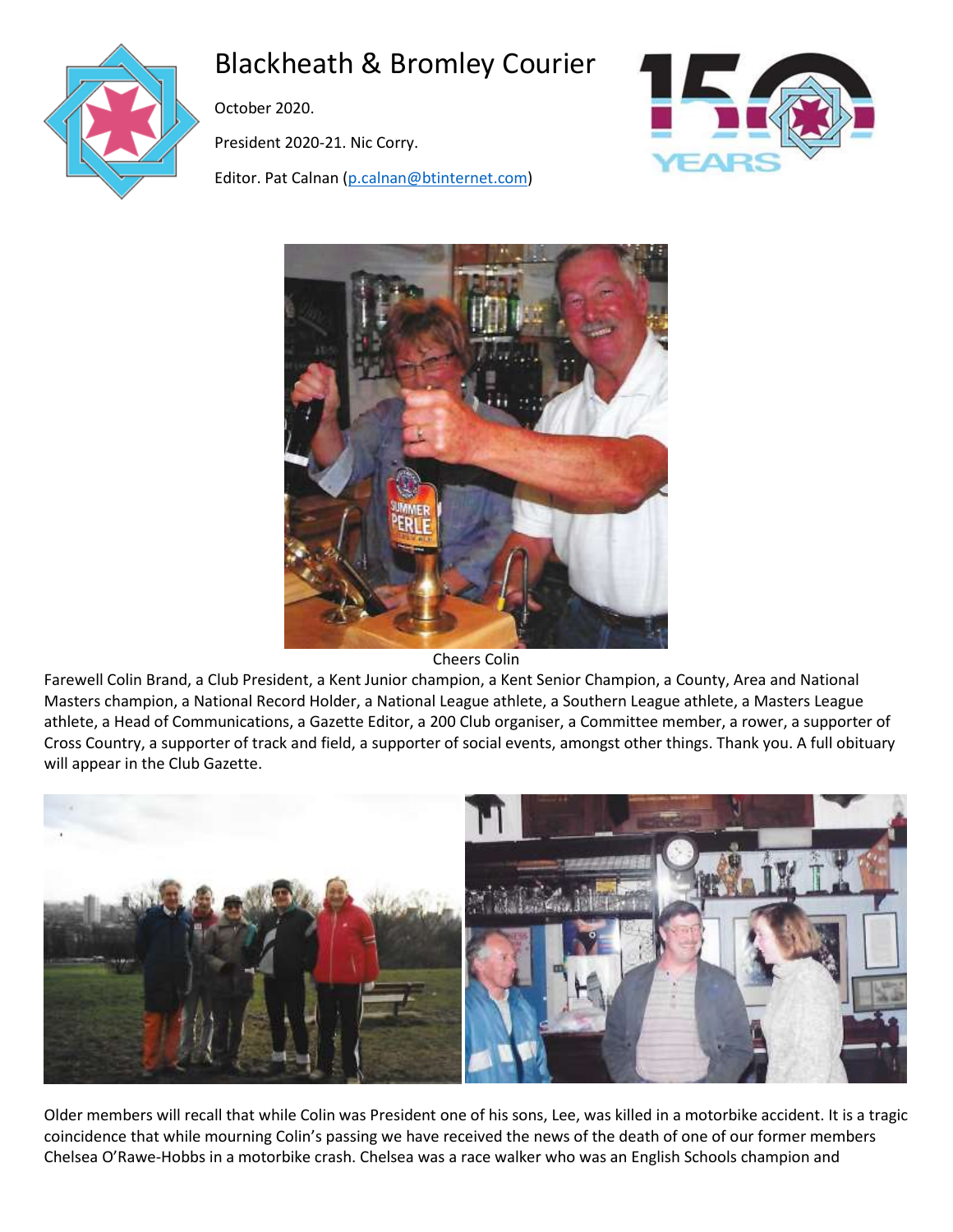International. She had been working as a nurse in Intensive Care at the Royal London Hospital and on a Covid 19 Ward. She took to nursing after her then boyfriend was killed in a motorbike accident in 2012. You can't make this up. Terrible news.



### **Forthcoming Fixtures**

Older members will recall from their 1980s Gazettes the meaning of a Luke Watson… a largely redundant fixture card. So far as the Winter season is concerned, it's all not happening. The Will Bolton Relays have been postponed until the 3<sup>rd</sup> of April, and the Club 5 will now take place later in the season. So the first Bennett Cup event, scheduled for the 29<sup>th</sup> of November, is the Club 10 in which only thirteen ran last year. The SEAA Road relays were cancelled and we assume the Nationals have gone the same way. The SEAA cross country relays due to take place on the 17<sup>th</sup> of October have been moved to November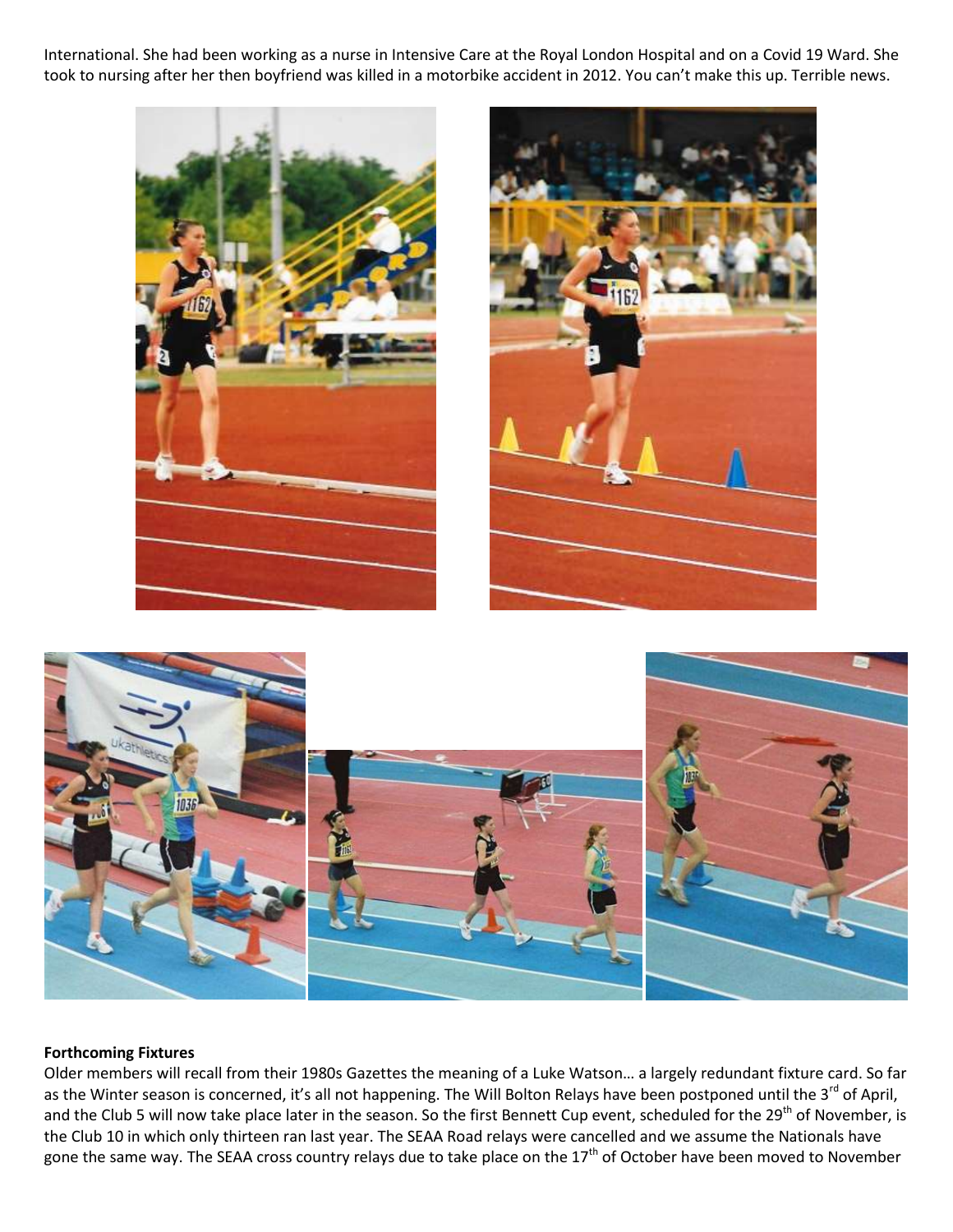on a date to be advised, and the National Cross Country relays will not take place at the end of October. Kent have confirmed there will be no cross country in the County until next year. There are no parkruns taking place. The good news is that there are now some road races taking place, and, AW (Athletics Weekly) is set to return… as a Monthly magazine. So what's left for October for definite is

4<sup>th</sup> London Marathon

11<sup>th</sup> London Hurdles and Middle Distance Open Event[. https://entryforsports.co.uk](https://entryforsports.co.uk/)

Now would be the time Clubs prepare for the AGMs of the track and field Leagues. It is going to be very difficult to plan a season when many tracks are still closed and it is not certain that all will be open next Summer or even ever again.

### **Social Events**

Wednesday Night outdoors at the Clubhouse from 7pm to 9pm there is a limited bar facility, card payments only. The President's news is at 8pm and goes out live on Facebook. All this must take place within Government guidelines, so keep an eye on the website for updates. Don't forget the Wednesday Nighters Lockdown Challenge, see website for details.

### **Results**

# **2/9/20**

**Herne Hill Harriers 800/3000 Evening Meeting, Tooting Bec.** 800. R1. 6. Lydia Marston (U13G) 3.02.60. R2. 1. Kyla Dervish (U13G) 2.37.66, 3. Amie Gould (U15G) 2.42.78, 5. Madeleine Marston (U15G) 2.46.64, 7. Amelie Willars (U17W) 2.51.14. R3. 1. Luciana Smith (U13G) 2.30.93, 5. Cara Gould (U15G) 2.36.65. R4. 5. Carys Firth (U15G) 2.36.92. 3000. R2. 7. Alessio Tutt (U17M) 9.39.96. R4. 7. Hannah Clark (U17G) 10.31.14, 8. Megan Slattery (U15G) 10.42.64. R5. 1. Ted Marston (U17M) 10.43.36, 2. Ellie Osmond (U20W) 10.46.81, 3. Zoe White (U20W) 10.50.09. R6. 5. Olivia Magee-Brown (U15G) 11.48.35, 9. Isla Spink (U15G) 12.19.61.

# **4-5/9/20**

**Muller British Championships, Manchester. Men.** 800. Ht3. 6. Ben Gardiner 1.55.18, 8. Joe Rogers\* 1.56.62. 5000. 7. Phil Sesemann\* 13.56.63. 400H. 8. Alex O Callaghan Brown 58.14. Ht2. 4. Alex O Callaghan Brown 53.86. TJ. 3. Jonathan Ilori 15.17. JT. 1. James Whiteaker 75.99. **Women.** 200. Ht1. DQ. Kaliyah Young. 100H. 7. Mallory Cluley 13.99 (1.5). Ht1. 3. Mallory Cluley 14.08 (-1.5). 400H. Ht1. 6. Alex Hill 62.70. HJ. 6. Ashleigh West\* 1.69. LJ. 5. Sarah Abrams 6.07. JT. 5.Bekah Walton 47.65, 11. Lauren Farley 41.96.

# **5/9/20**

**London Inter Club Challenge, Lee Valley**. U15B. 80H. 2. Rayhan Mourtada 12.35 (-0.4), 5. Jonathan Ellerton 14.13. U15G. 75H. R2. 1. Daisy Snell 11.75 (0.6). R3. 5. Emily Algeo 12.48 (0.9), 7. Amber Cockburn 13.99.

**South London Athletic Night Open, Tooting**. 100. R1. 1. Kyle Reynolds Warmington (U20M) 10.99 (-1.2). R7. 1. James Naylor (U20M) 12.11 (-0.4). 800. R10. 4. Jed Starvis (U13B) 2.47.65.

**Southampton Open. PV. Pool B**. 1. Barnaby Corry (U17M) 4.10, 2. Holly Platt (U20W) 2.90. NH. Ben Platt (U17M). **6/9/20**

**London Inter Club Challenge, Lee Valley**. 100. R5. 4. Sophie Dowson 12.87 (0.3). 400. R1. 4. Bailey Stickings 49.69. R3. 4. Adam Herring 54.46. R6. 2. Richard Holt 59.28. R7. 4. Kelsi Cornish 62.35. 800. R1. 5. Sam Reardon 1.54.57, 8. Matthew Francis 2.01.58. R4. 4. Jake Anthony 2.01.21. 3000. R3. 7. Morgan Squibb 11.05.81. 100H SW. R1. 1. Mallory Cluley 14.11 (0.9). SP. SW. Nana Gyedu NM. DT. 6. Hannah MacAulay 44.23.

**Newham & Essex Beagles Sprint Meeting**. 100. SM A2. 2. 1. Abdul Rahamann Jolaoso 10.79 (2.3).

**Trafford Open Meeting, Stretford**. 3000. R3. 5. Mark Cage 9.28.89.

# **9/9/20**

**Chelmsford Sprints Open**. 200. R3. 4. Richard Holt (M45) 26.60 (1.9).

**10/9/20**

**Aldershot Farnham and District Night of 1500, Aldershot**. R15. 4. Alex Bruce Littlewood 3.54.8.

# **11/9/20**

**DASH Series, Norman Park**. 75. 1. Mallory Cluley (U20W) 9.54 (-0.6), 3. Zsiriah Thomas (U20W) 9.68, 4. Shakanya Osahan (U17W) 9.87. 150. Men. 3. Dan Putnam 16.06 (0.3), 4. Chizute Ogbedeh 16.61, 5. Zac Nwogwugwu (U17M) 16.70, 6. Adam Islam Medeaux (U17M) 17.30, 7. Haroun Sangare (U17M) 17.35. Women. 1. Dina Asher Smith 17.12 (0.4), 3. Kaliyah Young (U20W) 18.62, 4. Mallory Cluley (U20W) 18.79, 6. Tianna Haynes (U17W) 19.19. 300. 2. Dan Putnam 33.99, 5. Bailey Stickings 35.09. 200H. 2. Josh Watson (U20M) 24.01 (0.1), 3. Alex O Callaghan Brown (U20M) 24.10, 4. Rico Cottell (U20M) 25.53, 5. Richard Holt (M45) 28.72. Women. 2. Anastasia Davies (U23W) 26.93 (- 0.2), 3. Alex Hill 28.04, 4. Kelsey Pullin (U17W) 28.68. HJ. 3. Daisy Snell (U15G) 1.52. PV. 4. Holly Platt 2.83.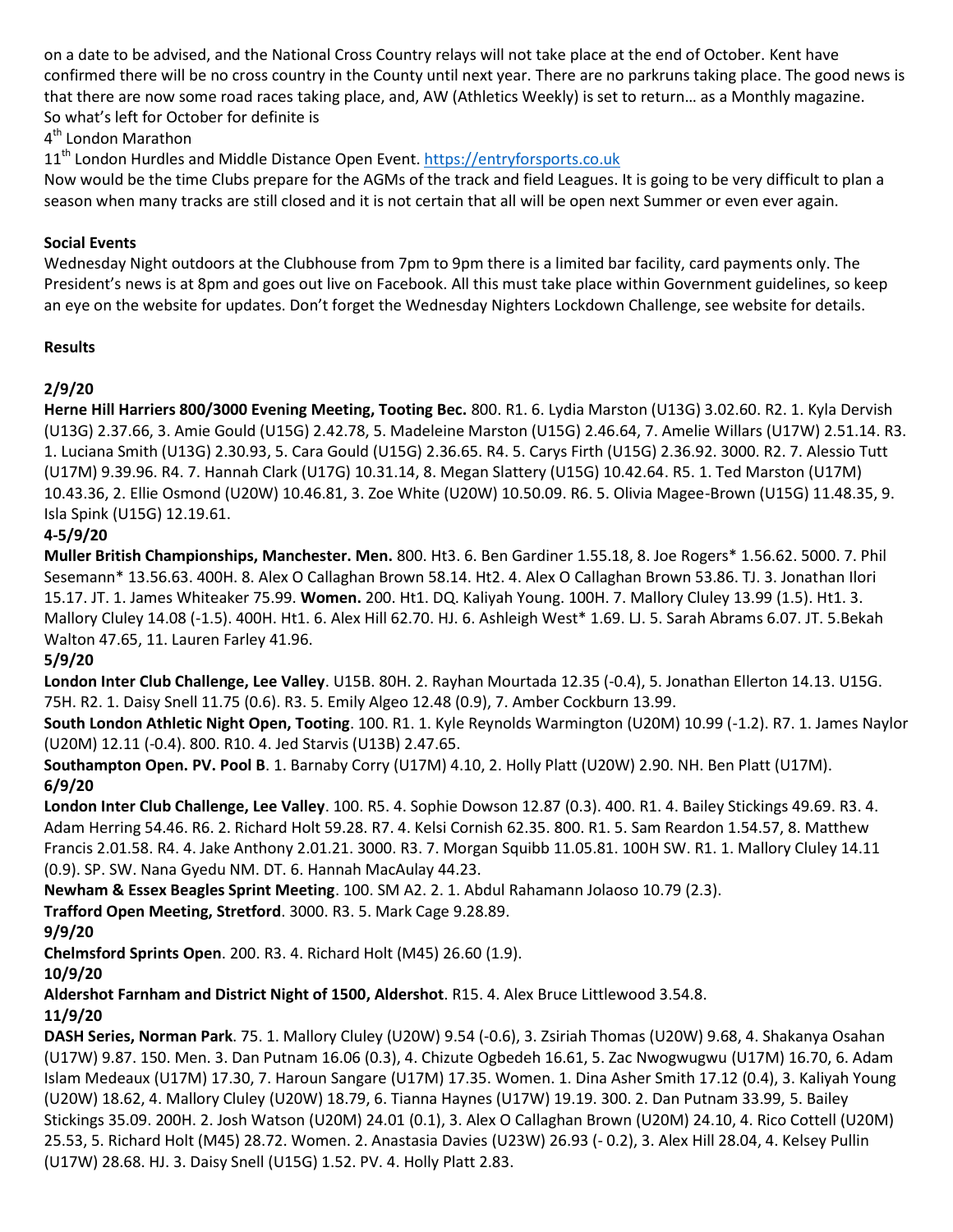# **12/9/20**

**Antrim Coast Half Marathon**. 21. Ross Braden 66.30, 28. Scott Overall (M35) 70.03.

**BFTTA Open, Dagenham**. 100. R2. Abdul Rahaman Jolaoso 10.82 (1.7). 200. R1. 1. Drew Burridge (U20M) 23.46 (1.5). R5. 3. Dan Putnam 21.87 (1.8). 300. U15G. 4. Cara Gould 48.37, 6. Amie Gould 49.85. 800. U17M. R2. 3. Jake Anthony 2.00.06, 5. Matthew Smith 2.08.64. U15B. R1. 7. Alexander Middleton 2.37.16. U13B. R2. 7. Samuel Barlow 2.55.10. U20W. 1. Morgan Squibb 2.19.64, 3. Zoe White 2.25.37. U17W. R1. 4. Olivia Wauters 2.37.17, 5. Emily De Backer 2.39.61, 7. Amelie Willars 2.50.39, 8. Amelia Middleton 2.58.11. R2. 6. Hannah Clark 2.23.10, 7. Daniella Harper 2.27.18, 8. Cameron Kelly Gordon 2.31.48. U15G. R1. 1. Megan Slattery 2.26.75, 4. Francesca Middleton 2.33.49, 5. Olivia Magee-Brown 2.34.08, 7. Carys Firth 2.38.77. R2. 12. Emily Deveney 2.38.16. U13G. R4. 2. Megan Barlow 2.28.67, 6. Luciana Smith 2.30.71.

**Bristol And West Open AC Festival of Speed**. 100. 2. Ben Sutton 11.3. Ht1. 1. Ben Sutton 11.3.

**South London Harriers Open Track Meeting, Coulsdon**. 300. R5. 5. Alex Hill 41.15. 400. R4. 3. Richard Morris\* 52.29, 5. James Naylor (U20M) 53.28. 800. R3. 3. Jed Starvis (U13B) 2.41.55, 4. Madeleine Marston (U15G) 2.43.91, 5. Alyssa Firla (U13G) 2.45.11. R4. 1. Amber Cockburn (U15G) 2.36.62. R6. 1. Ted Marston (U17M) 2.16.67, 4. Jasper Brooks (U15B) 2.23.03. R7. 5. Arthur Starvis (U15B) 2.15.96. 1500. R1. 8. Lydia Marston (U13G) 6.12.45. R2. 7. Charlotte Bloodworth (U13G) 5.39.44. R3. 1. Joseph Scanes (U13B) 4.57.41. R7. 11. George Shaw (U17M) 4.35.72.

**ETC September Invitational Throws Series, Moulton**. DT. B. 3. Zara Obamakinwa (U17W) 51.69 (CR).

**Elevate Fieldfest, Lewes**. DT. U17M. 1. Dillon Claydon 46.34, 2. Brydon Duncan 42.04. Women. A. 1. Chimdi Okpalauko (U20W) 28.81. B. 1. Hannah MacAulay (U20W) 43.99. HT 4K. C. 2. Molly Walsh (U23W) 52.53. 3K. 1. Gypsy Nash (U17W) 49.82.

**Thurrock Harriers Championships, Grays**. 100. 1. Theo Adesina\* (U20M) 11.6. 200. 1. Theo Adesina\* (U20M) 23.7. 110H. U20. 1. Theo Adesina 15.3.

**Norfolk Open 1, Norwich**. 400. R2. 4. Adam Herring 54.2. HT. 4K. 1. Gemma Vickery\* 50.34, 4. Abbie Stewart (U20W) 38.58. **12-13/9/20**

**Dartford HAC And Central Park AC Champs, Dartford**. 100. U15M. R2. 6. Rayhan Mourtada 13.19 (-2.0), 7. Marley Byfield 13.31. 150. U13G. R1. 3. Erin Simpson 23.09 (-1.1). 200. U15B. R1. 4. Marley Byfield 26.85 (-2.3). U15G. R2. 3. Nina Whitter 28.83. 800. U15G. R1. 1. Daisy Snell 2.36.74. R2. 1. Tallulah Ndikanwu 2.25.70. 1200. U13G. 1. Megan Barlow 4.02.95. Mile. R2. 6. Peter Hamilton (M70) 6.55.13 (CR). SP. U17W. 1. Cleo Agyepong 14.44. U15G. 3. Daisy Snell 9.32. HT. 1. Megan Walsh (U23W) 52.14. U17W. 1. Gypsy Nash 47.92.

# **13/9/20**

**Yate Sprints and Hurdles Meeting**. 200. R7. 2. Richard Holt 26.24 (1.6). 110H. 6. Richard Holt 18.20.

**Kew Gardens 10km**. 201. Amy Leach 43.29.

# **14/9/20**

**Blackheath & Bromley Open, Norman Park**. 75. R1. 1. David Dare (U15B) 9.46 (-0.3), 4. Emily Kerr (U17W) 10.34, 5. Reo McCausland (U13B) 10.48. R2. 2. Adaeze Boothe (U15G) 10.29 (-0.4), 3. Makai Sabido Rooney (U13B) 10.45. R3. 1. Daniel Jenkins (U15B) 11.28 (-0.5), 3. Ruby Tabraham (U13G) 11.43, 4. Tamar McCarthy (U13G) 11.68, 5. Erin Simpson (U13G) 11.72, 6. Matilda Shilland (U13G) 11.97. 200. R1. 4. Bailey Stickings (U23M) 22.51 (0.0), 7. Adam Islam Medeaux (U17M) 23.63. R2. 1. Drew Burridge (U20M) 23.40 (0.4), 3. Connor Sutton (U17M) 23.68, 4. James Naylor (U20M) 24.04, 6. Harley Sitwell (U20M) 25.00. R3. 3. Nathan Firla (U15B) 25.21 (0.1), 4. Faith Akinbileje (U15G) 25.77, 5. Edward Regan (U15B) 26.13. R4. 1. Tobias Seales (U17M) 24.88 (0.1), 2. David Dare (U15B) 24.97. R5. 1. Lawrence Goslin (U15B) 25.88 (-0.4), 2. Rayhan Mourtada (U15B) 26.23, 3. Marley Byfield (U15B) 26.52, 4. Kelsey Pullin (U17W) 26.86, 6. Nina Whitter (U15G) 28.05. R6. 1. Christophr Barrett (U15B) 27.27 (-1.0), 3. Kodi Rhys Agyeman (U15G) 28.00, 4. Parris French (U17W) 28.60. R7. 2. Mike Sudolski (U15B) 28.30 (-0.4), 3. Emily Algeo (U15G) 28.53, 5. Kelsey Calladine Smith (U17W) 28.80, 6. Louisa Vallins (W40) 28.91. R8. 3. Claudia Baker (U17W) 28.07, 4. Annabel Duncombe (U20W) 28.83. R9. 2. Alyssa Firla (U13G) 28.66, 3. Eleanor Barrett (U20W) 30.13, 4. Annie Louise Watson (U15G) 30.64. R10. 1. Emily Hayden De Carbonnieres (U15G) 28.89 (0.2), 2. Adaeze Boothe (U15G) 29.19, 3. Elena Duncombe (U15G) 30.32, 5. Yasmeen Islam – Medeaux (U13G) 32.42, 6. Matilda Shilland (U13G) 32.77. 600. R1. 7. Amarisa Sibley (U17W) 1.32.94. R2. 1. Cameron Kelly Gordon (U17W) 1.38.66, 3. Jasper Brooks (U15B) 1.39.30, 5. Tallulah Ndikanwu (U15G) 1.40.34, 7. Lily Meers (U17W) 1.41.82. R3. 2. Cara Gould (U15G) 1.46.82, 3. Madeleine Marston (U15G) 1.51.64, 4. Lydia Witcombe (U13G) 1.52.23, 5. Jessica Kelly (U13G) 1.52.79, 6. Kyla Dervish (U13G) 1.54.22, 7. Charlotte Bloodworth (U13G) 1.56.34, 8. Matilda Shilland (U13G) 2.18.62. 1500. R1. 1. Henry Fisher (U20M) 3.59.00, 3. Tom Brash (U17M) 4.00.94, 6. Dan Kennedy 4.18.85, 9. Justin Strover (U20M) 4.23.60, 10. George Shaw (U17M) 4.26.16, 11. Louis Woods (U17M) 4.43.19. R2. 2. Martin Richardson (M35) 4.25.00, 3. Thomas Sugden (U17M) 4.28.56, 4. Callum Horton (U17M) 4.30.72, 6. Alessio Tutt (U17M) 4.34.38, 11. Morgan Squibb (U20W) 4.54.41, 12. Hannah Clark (U17W) 4.57.49. R3. 1. Joshua Dowling 4.35.35, 3. Ian Firla (M50) 4.40.42, 4. Isabelle Stoneham (U17W) 4.52.48, 5. Megan Slattery (U15G) 4.53.78, 7. Ailbhe Barnes (U17W) 4.59.02, 8. Sophie Kelleher 4.59.30, 9. Olivia Berry (U17W) 5.12.75.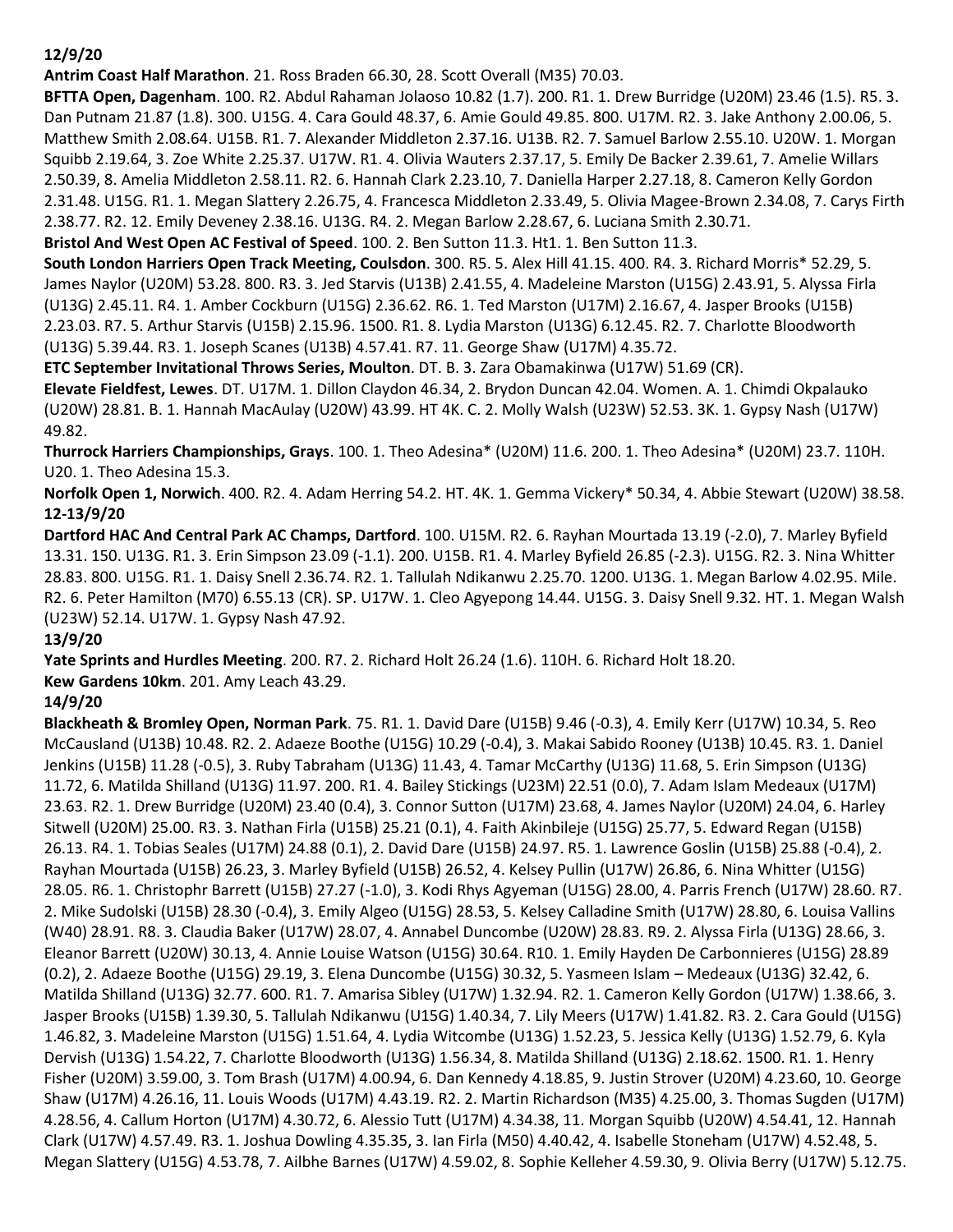R4. 1. Ted Marston (U17M) 4.43.95, 2. Micah Evans (M35) 4.47.21, 3. Katie White (U20W) 4.56.17, 4. Joshua Healey (U15B) 4.58.63, 6. Molly May Mooney Clarke (U15G) 5.07.60, 8. Luciana Smith (U13G) 5.10.57, 9. Francesca Middleton (U15G) 5.14.60, 10. Liberty Whyte (U15G) 5.28.32, 11. Amelia Middleton (U17W) 6.15.37. R5. 2. Joseph Scanes (U13B) 4.52.41, 3. Megan Barlow (U13G) 5.14.07, 4. Carys Firth (U15G) 5.15.18, 5. Olivia Magee Brown (U15G) 5.17.79, 6. Amie Gould (U15G) 5.26.48, 7. Samuel Barlow (U13B) 5.56.38, 8. Lydia Marston (U13G) 6.06.48. PV. 1. Barnaby Corry (U17M) 4.13, 2. Ethan Kitteridge (U20M) 3.63, 6. Holly Platt (U20W) 2.93, 7. Oscar Witcombe (U15B) 2.83, 9. Finn Kitteridge (U15B) 2.63, 11. Charlie Platt (U13B) 2.23. NH. Ben Platt (U17M). DT. U17M. 1. Dillon Claydon 49.74, 3. Brydon Duncan 42.21. U15B. 2. Max Kennedy 22.22. U20W. 1. Hannah MacAulay 44.83. U15G. 1. Amber Cockburn 16.79 U13G. 1. Erin Simpson 21.36. **17/9/20**

**Harrow AC Night, 100, shot and javelin**. 100. R1. R2. 7. Josh Buddle SmIth (U17M) 14.94 (2.5). JT. U15B. 2. Max Kennedy 36.50. U13B. 1. Ellis Ibrahim 24.25.

# **18/9/20**

**DASH Series, Norman Park**. 75. 1. Dina Asher Smith 8.78 (0.9), 2. Anastasia Davies (U23W) 9.40, 3. Zsiriah Thomas (U20W) 9.57. 100. Men. 7. Zac Nwogwuwu (U17M) 11.08 (1.5). Women. 1. Kaliyah Young (U20W) 12.39 (1.1), 2. Tianna Haynes (U17W) 12.56. 150. 1. Chizute Ogbedeh (U23M) 16.44 (1.1), 2. Josh Watson (U20M) 16.87, 3. Dina Asher Smith 17.00, 6. Kaliyah Young (U20W) 18.47, 7. Zsiriah Thomas (U20W) 19.01. 200. Men. 4. Josh Watson (U20M) 22.46 (0.5), 5. Haroon Sangare (U17M) 23.53. Women. 2. Megan Walsh (U23W) 25.29 (2.4), 3. Tianna Haynes (U17W) 26.11, 4. Ofejiro Otomewo (U20W) 26.42, 6. Daisy Snell (U15G) 27.02. 400. Men. 3. Sam Reardon (U17M) 49.56. Women. 2. Holly Mpassy (U20W) 56.63. 400H. 2. Kelsey Pullin (U17W) 65.60.

**BMC Regional Races, Nuneaton**. 1500. B. 2. Alex Bruce Littlewood 3.54.83.

# **19/9/20**

**Trafford Open Series, Stretford**. 1500. R7. 9. Mark Cage 4.26.47.

**20/9/20**

**Yate Open Field Events**. LJ. B. 1. Ben Sutton (U20M) 6.96.

**Run, Jump, Throw, Doncaster**. 1500. R2. 1. Mark Cage 4.27.41

**21/9/20**

**B&B Open Meeting, Norman Park**. 400. R1. 3. Bailey Marks Belaon (U20) 54.19. R2. 4. Christopher Barrett (U15B) 60.58. R3. 3. Olivia Wauters (U17W) 65.13, 4. Emily Deveney (U15G) 65.86, 5. Sophie Placek (U15G) 71.62. 800. R1. 5. Thomas Sugden (U17M) 2.09.56, 6. Amarisa Sibley (U17W) 2.10.29, 7. Arthur Starvis (U15B) 2.10.32. R2. 2. Alessio Tutt (U17M) 2.12.36, 3. Cameron Kelly Gordon (U17W) 2.23.83, 5. Olivia Berry (U17W) 2.26.08. R3. 1. Jasper Brooks (U15B) 2.20.05, 4. Daniella Harper (U17W) 2.24.68, 5. Bethany Panton (U20W) 2.34.41. R4. 1. Tallulah Ndikanwu (U15G) 2.22.93, 3. Franco Hillier (U15B) 2.31.20, 6. Olivia Magee Brown (U15G) 2.33.50. R5. 1. Liberty Whyte (U15G) 2.34.84, 2. Kyla Dervish(U13G) 2.36.70, 4. Amber Cockburn (U15G) 2.38.08, 5. Jed Starvis (U13B) 2.38.28. R6. 1. James Shaw (U13B) 2.36.09, 5. Jessica Kelly (U13G) 2.40.83, 6. Madeleine Marston (U15G) 2.41.51, 7. Abigail Smith (U17W) 2.44.03. R7. 1. Lydia Witcombe (U13G) 2.38.19, 2. Erin Simpson (U13G) 2.44.36, 4. Beth Regan (U13G) 2.50.45, 5. Molly Shaw (U15G) 2.51.31, 6. Yasmeen Islam- Medeeaux (U13G) 2.59.25, 8. Islay Pearson (U15G) 3.01.77. 1500. R1. 2. Will Fuller 3.54.08, 4. Tom Brash (U17M) 4.05.89, 9. Jake Anthony (U17M) 4.15.57. R2. 2. Jake Leng (U20M) 4.28.18, 4. Nicholas Paddington (U17M) 4.30.02, 6. George Shaw (U17M) 4.32.44, 8. Morgan Squibb (U20W) 4.49.99. R3. 2. Ted Marston (U17M) 4.42.55, 3. Micah Evans (M35) 4.43.85, 7. Joseph Scanes (U13B) 4.51.97, 8. Megan Slattery (U15G) 4.54.05, 9. Zoe White (U20W) 4.55.95, 10. Hannah Clark (U17W) 4.57.08. R4. 4. Joshua Healey (U15B) 5.00.06, 6. Megan Barlow (U13G) 5.04.09, 7. Molly May Mooney Clarke (U15G) 5.06.89, 9. Francesca Middleton (U15G) 5.10.20. R5. 1. Tim Ayres 5.20.62, 3. Isabella Louth (U17W) 5.24.80, 5. Charlotte Bloodworth (U13G) 5.32.93, 6. Samuel Barlow (U13B) 5.35.86, 8. Amelie Willars (U17W) 5.55.28, 9. Lydia Marston (U13G) 6.00.94. 3000. 2. Dan Kennedy 9.21.25, 3. Micah Evans (M35) 10.06.18, 5. Joshua Dowling 10.07.76, 6. Gregory Firth (M40) 10.16.71, 7. Isabelle Stoneham (U17W) 10.37.93, 8. Paul J Sharpe (M40) 10.46.04, 9. Carys Firth U15G) 11.17.30, 10. Isla Spink (U15G) 12.08.86. LJ. A. 1. Ethan Kitteridge (U20M) 5.33, 4. Annabel Duncombe (U20W) 4.43, 7. Marley Byfield (U15B) 3.80. B. 1. Connor Sutton (U17M) 5.83, 2. Jacob Byfield (U17M) 5.80, 3. Daisy Snell (U15G) 4.94, 4. Emily Algeo (U15G) 4.87, 8. Emily Hayden de Carbonnieres (U15G) 4.14. PV. 1. Barnaby Corry (U17M) 4.23, 2. Ethan Kitteridge (U20M) 3.73, 5. Oscar Witcombe (U15B) 3.03, 6. Holly Platt (U20W) 3.03, 7. Roger Platt (M45) 2.93, 8. Finn Kitteridge (U15B) 2.63, 9. Charlie Platt (U13B) 2.03.

# **23/9/20**

**Herc Wimbo 1500, 3000, 5000 Night**. R6. 1. Alex Bruce Littlewood 8.24.98. R7. 5. Will Fuller 8.35.59.

# **26/9/20**

**South London Athletics Network Final Chance Open, Tooting**. 400. R3. 3. Drew Burridge (U20M) 53.38, 4. James Naylor (U20M) 54.99.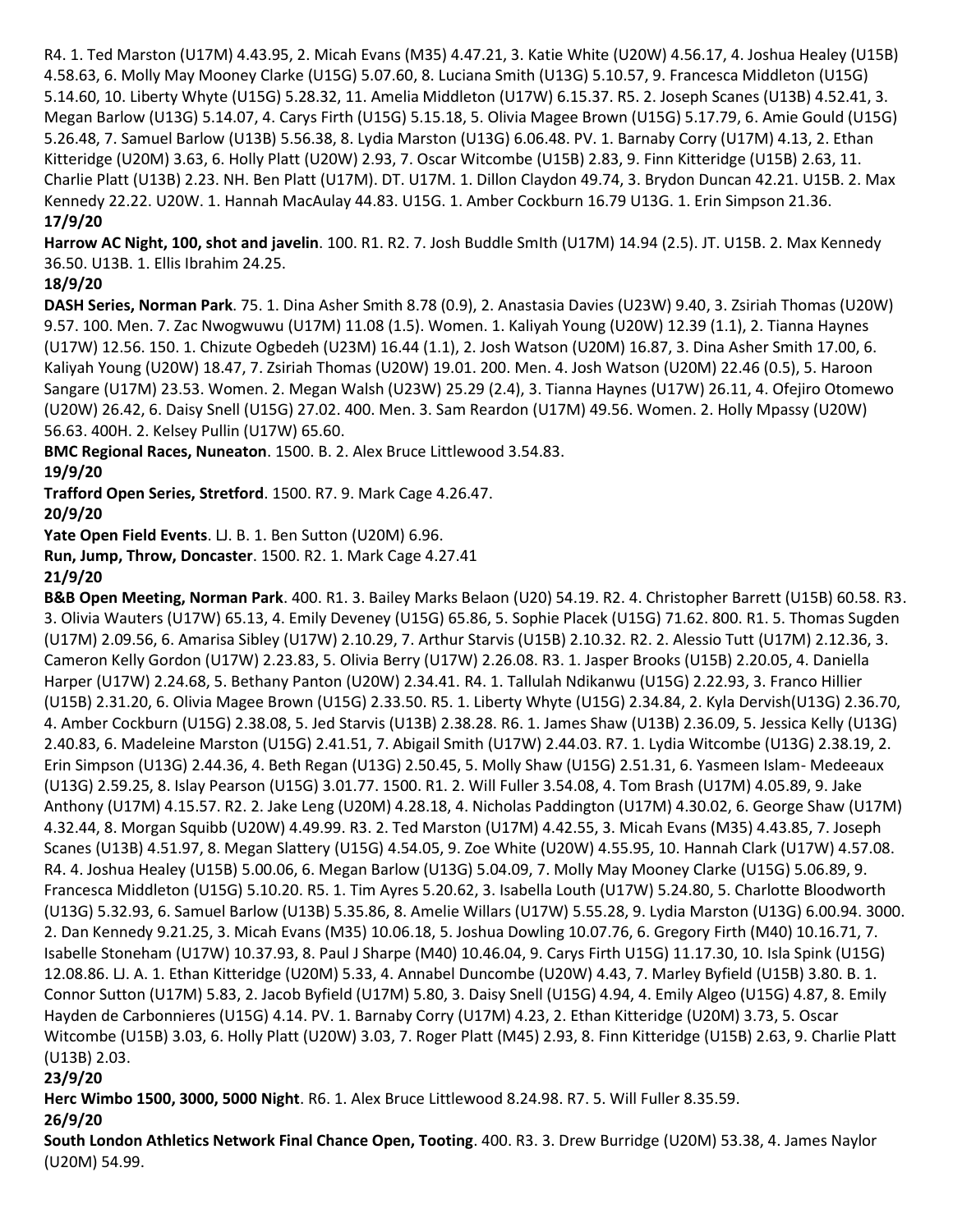### **27/9/20**

**Folkestone Half Marathon**. 14. Roger Vilardell 74.01, 28. Tony Crowder 82.25, 41. Ian Scott 86.16, 64. Damian Hayes 94.09, 68. Steve Pairman 94.24, 82. Mark Wallace 98.34, 93. Ian Montgomery 1.41.29, 110. Glen Read 1.44.34, 126. Iain Swatton 1.46.45, 161. David Leal 1.53.19.

**Hever Castle Marathon**. 1. Martin Richardson 3.19.12, 3. Steve Evenden 3.31.18. **NoblePro MK5km PB Special, Milton Keynes**. Race M. 6. Mark Cage 16.27.

#### **100 years ago in September 1920**

September is a very quiet month, but there is much to look forward to as the Opening Run heralds the start of the cross country season.

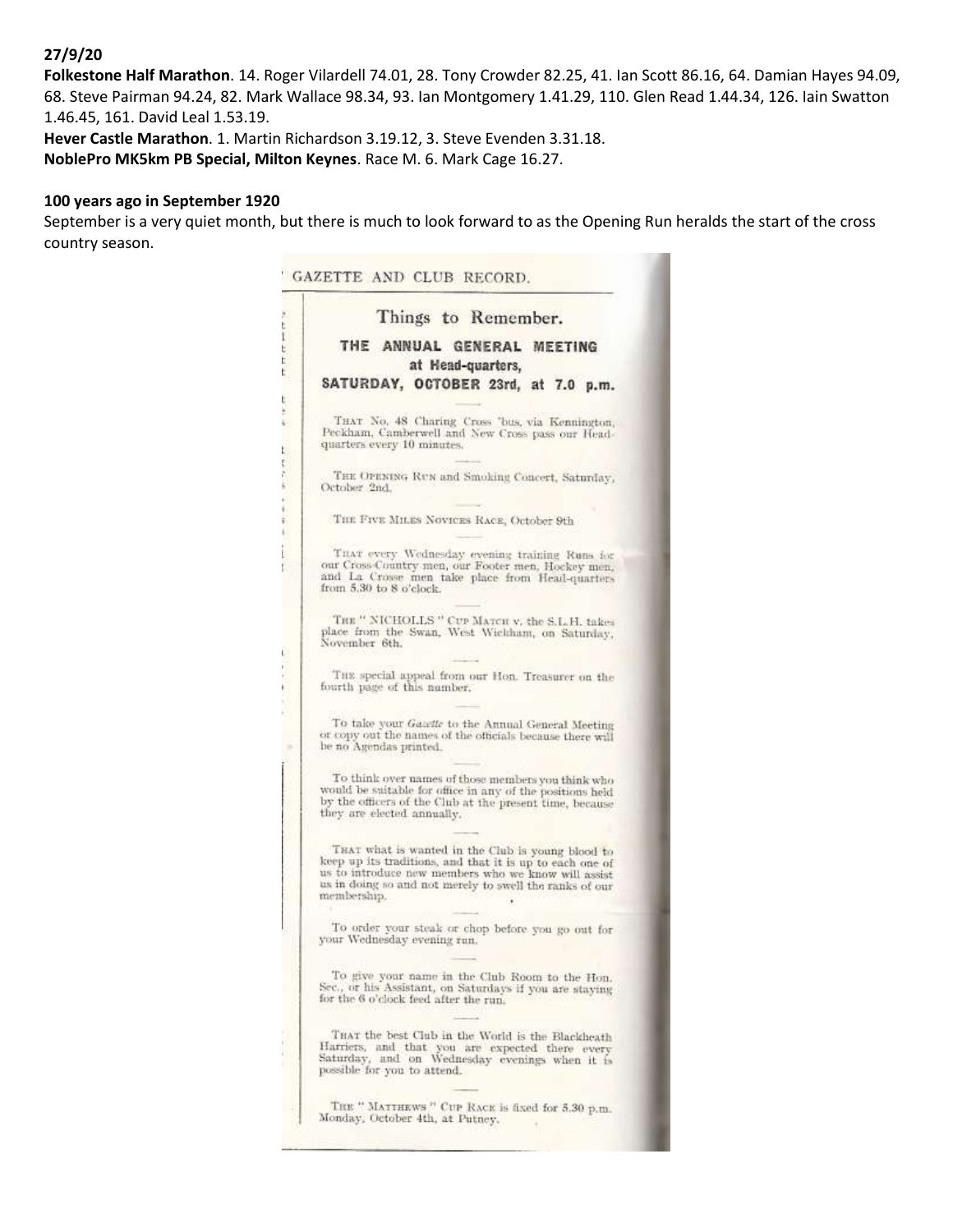# BLACKHEATH HARRIERS' GAZETTE AND CLUB RECORD

#### PRESIDENT'S MESSAGE

Ar the Annual Meeting to be held in October a new President will be elected, and I shall relinquish the high position I have held for the past seven years. While this was decided upon some time ago, it is now proper and fitting, for we can rejoice that not only are Hitler's hordes defeated but the war in the Far East is also won. Peace as we should like to know it does not yet reign in the world, but we appear to be progressing in that direction. The great thing is the slaughter has ceased.

The Club has suffered very severely and we have to mourn the loss of numerous members who have fallen in the great cause, so that older people may end their days in peace and the youngsters look forward to a<br>full life. We must see to it that the names of those<br>who have disclosed with the names of those who have died will never be forgotten.

Our next task, therefore, is to rebuild our strength, as I would claim that during the war years the Club has lost nothing of its old popularity and prestige.<br>Every member now has a clear duty in this direction. Many of the old members who have worked so hard for the Club have passed on, and some of us desire a little rest, so that there is ample room for all who hold<br>the Club in affection and are imbued with the Club<br>spirit to work for it and are imbued with the Club spirit to work for it and its future. Above all, our spurt to work for it and its future. Above all, our<br>running strength must be rebuilt and a flow of young<br>members is desirable. To all those who return from<br>the Forces, and we shall welcome you, I would say<br>Turn out and run Turn out and run for the Club although you are some<br>years older. Remember the strength of the Club has<br>always been the "Middle bestength of the Club has always been the " Middle Pack."

To all those who during the war years have stood Fo an those who during the war years have stood<br>by the Blackheath Harriers, I would like to express my<br>sincere thanks. sincere thanks.

Yours 'Heathenly and sincerely,

A. D. THWAITES.

#### SUMMER CAPTAIN'S MESSAGE

At this time of the season it is usual to address a message to the Club in general and the members of the Track Section in particular. For the last two years I must admit some delinquency in this respect, due to<br>the almost non-existence of any Track Section. It is<br>the almost non-existence of any Track Section. It is<br>hoped, however, that most will realise the reason for this is that no performers have been available with<br>which to take part in any competition.

I must make reference here to some membersmostly those in the Forces and stationed in this country-whose names have been appearing in the programmes at several open meetings. Their entries and various measures of success do much to keep the and various measures of success do much to keep the<br>Club's name in evidence. At this point I must refer<br>to the outstanding performance of the season, namely<br>Sedney Wooderson's no Both H-MM. Sydney Wooderson's race on Bank Holiday Monday against Arne Andersson. I feel sure that everyone<br>will share with me a feeling of the greatest satisfaction at the result. Taking into consideration all the conditions as they have affected him, our heartiest congratulations are offered in respect of this most excellent performance.

The only united effort of the season has been our<br>successful Evening Meeting held at Lloyds Bank Ground, New Beckenham, and a full report of this event is published elsewhere in this issue.

#### THE FUTURE

The cessation of hostilities in both theatres of war will, I trust, result in the return of a number of members to the ranks of the Club, and it is hoped that next season we shall be able again to operate successfully<br>a Summer Section. The point has not been overlooked a bat some years have now elapsed since many have<br>that some years have now elapsed since many have competed for the Club, but, if some may no longer feel the urge to take a strenuous part in athletics, their help and advice in the re-establishment of a healthy Summer programme will be extremely valuable. I do ask, therefore, that all such members will not hesitate to offer their services.

Another aspect of the future is the need for new embers, and it is hoped that all those interested in<br>the Summer branch of the Club's activities will keep<br>the Summer branch of the Club's activities will keep this point in their minds.

It is by no means too early for us to start thinking It is by no means too early for us to start thinking<br>very seriously about next season, and all members,<br>particularly those returning to the Club, are requested<br>to communicate with me. I shall especially welcome<br>any suggest meeting regularly and getting generally organised.

In conclusion, I thank all those whose individual<br>efforts have helped the Club during our difficult<br>period, and look forward to success through united effort in the near future.

V. W. W. BEARDON.

#### CROSS-COUNTRY SECRETARY'S MESSAGE

DEAR 'HEATHENS,

At long last the time we have all been waiting for has arrived, and we can look forward to a cross country season free from bombs, rockets, etc., and anxiety for those abroad.

At the present time it is not possible to tell how many of you will be released from the Forces, and therefore this season's fixtures have been based largely on the number of runners available last season.<br>In conforming to this season, on the number of runners available last season.<br>In conforming to this, some invitations for matches<br>bave had to be turned down, but I think for our first post-war season we have quite enough to keep us mine.

An added interest to our own Club matches this season is the Committee's decision to re-introduce the Club cups for competition, and the holding of the the Ciub cups for competition, and the holding of the<br>10-mile Championship, which has not been held since<br>February, 1939. The S.C.C.C.A. have also decided to<br>hold a token "Southern" at Wimbledon in February, so an early commencement of training over the longer distances is advisable, as most of you who are new to the Club have not covered more than 71 miles over the country.

It will naturally be some time before Mob matches of the pre-war calibre can be held, but in the meantime<br>we shall still hold the one "ALL IN " match which has been so popular during the war years.

In closing I should like to thank again all those members who turned out for fixtures last season and kept the good name of the Club alive. As the months go by and our depleted ranks are once more filled, we shall look forward to running a number of teams as before.

With best wishes to you all and many years of running.

Yours 'Heathenly,

J. R. COCKBURN.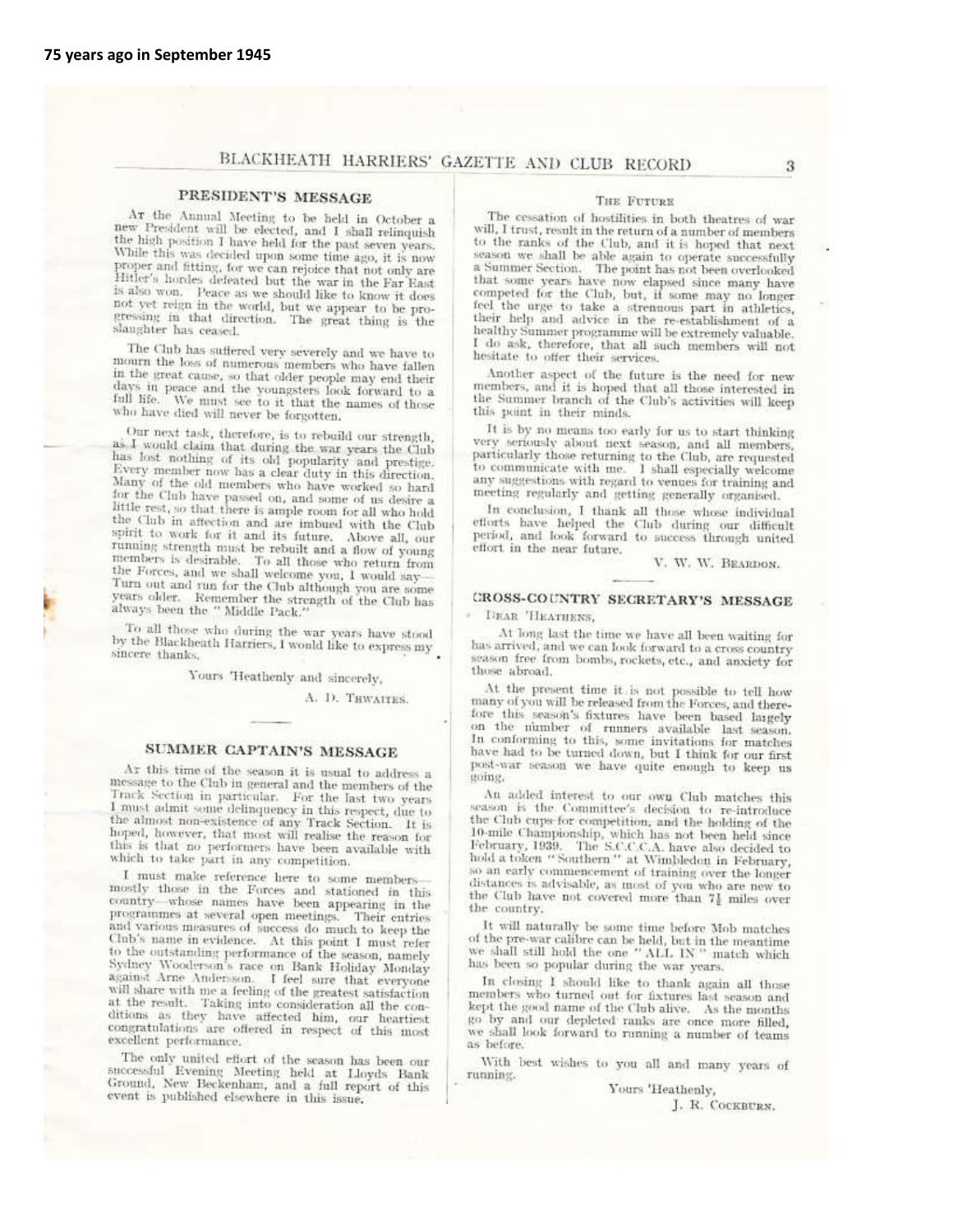### **50 years ago in September 1970**

In the National League the Club finish last in the final match of the season and are relegated to Division Three. At the Coca Cola meeting at Crystal Palace, Bob Richardson is  $6<sup>th</sup>$  in the 30km race in 1.37.42.0. The race is won by Morpeth's Jim Alder in a World Record of 1.31.30.4. Tony Wadhams is  $5<sup>th</sup>$  in the long jump and David Wright runs a leg of the 4x800 for the GB B team

At the GB match against Poland in Warsaw, Tony Wadhams is third in the triple jump and John Watts third in the discus. Joe Clare wins the London to Brighton road race in 5.41.08, fourteen minutes clear of the runner up. The Club has two previous winners of the event, Lew Piper in 1951 and Derek Reynolds in 1952.

> the climb out of Redhill. These two stayed together until just before Gatwick Airport when Joe went into the lead. Unfortunately just after this Jones went off course and understandably called it a day after doing a few extra miles.

Crawley (30m. 1,543 yds.) was reached in 3.05:24. viawiey (30m. 1,343 yds.) was reached in 3.05:24,<br>which made Joe's last ten mile time 57:58, speeding<br>up at this stage "without noticine." up at this stage "without noticing". Tipton, the team winners, had three men running together in the chasing group, but from here on Joe was always pulling away.<br>Bolney (38m, 1,553 yds.) was passed in 3,59:40. Joe says he was now beginning to feel uncomfortable and<br>beginning to slow a little! He was drinking every seven<br>beginning to slow a little! He was drinking every seven miles or so and had to stop once "off the road" to<br>answer "nature's call". At the top of the dreaded<br>appropriate and the condition of the dreaded<br>Pycombe Hill (46m. 10 yds) Joe had a lead of 16<sup>1</sup>min;<br>he had been running f he had been running for 4.49:06. It was here that Joe realised he was weakening when an over zealous spectator clapped him on the back and nearly knocked him off his feet!

Joe says that he reached the Brighton boundary O.K. Joe says that he reached the Brighton boundary O.K.<br>but after this his legs scened to "go" suddenly and his<br>pace was cut by half. During the last 5 miles down<br>into Brighton he walked 50 to 100m, a few times to<br>relieve his the second man and the course was 297 yds. longer<br>this year. Tipton Harriers filled 2nd, 3rd, 4th and 5th places and with 3 to score won the team race!

Joe was attended all the way by his father which must have been of great assistance. Also some senior heathens in running kit cheered him on at around forty miles, for which he was most thankful.

Previous Club members to have won this race are Lew Piper in 1951, 6.18:40 and in the following year the late Derek Reynolds in 5.52:44. Anyone for the Club team next year ?

 $M_{11}$  av,  $J_1$  inductional  $M_{11}$  at,

#### London to Brighton: 27th September

The club, at present growing strong in long distance running, should be proud to share some of the personal glory achieved by one of its newer members, Joe Clare,

early attacked by one of its newer intenders, Joe Clare,<br>
rate London to Brighton run is tough not only be-<br>
The London to Brighton run is tough not only be-<br>
cause it is some 50 miles long but because it starts at<br>
7.0 a 7.0 a.m. on a Sunday morning. This year out of an entry of over sixty ultra long distance runners forty-one waited for the first stroke of Big Ben striking seven o'clock, of these thirty-three completed the course.

The weather was warm with a little wind. Joe, who had earlier this year run well in both the Poly and Maxol marathons, found the start gentle and ran with the leading group of twenty or so. Cooper (Hull) broke away early but Joe, new to this distance, stayed with the group of more experienced runners. He passed through five miles in 32:00 and ten in 61:25, by now the leading group was down to ten. Going through Croydon Joe's father, who was attending him, was unable to keep up and missed the first feeding point!

Between 15 and 20 miles the group dwindled to four, Joe, Alan Jones (Cambridge H.,) Cooper (Hull) and Funnell (Epsom), and twenty was passed in 2.02:17. At Redhill Funnell lead from Jones and Joe with Cooper Account Functional and the putting in some fast 100m, sprints.<br>Horley (24<sup>1</sup>m.) was passed in 2.28:55 by Jones and Joe, who had both pulled away from the others on

Bob Richardson is runner up in the Greenwich 11.

The 9<sup>th</sup> BH Road Relays take place, starting and finishing in Tiepigs Lane, "John Baldwin can be well pleased with his first experience of organising this race"

### **25 years ago in September 1995**.

In Birmingham, Blackheath Harriers win the McDonalds National Young Athletes Final for the seventh year in a row, finishing 58.5 points clear of runners up Liverpool Harriers. Wayne Gray is the field events "Man of the Match". The under 15 clears 1.97 in the high jump breaking the League record, the English National record and putting himself equal second on the UK all time list. He also wins the 80 metre hurdles and is second in the 100 metres. Emeka Udechuku wins the under 17s shot by nearly four metres and the discus by over 15 metres.

Dave Taylor is selected to represent Great Britain in the World Half Marathon Championships in Montbeliard, France on October  $1<sup>st</sup>$ .

Bill Foster finishes  $7<sup>th</sup>$  in the Erewash 10 in 48.54 with Tim Dickinson  $8<sup>th</sup>$  in 49.15.

Blackheath finish runners up in the Southern Veterans League Final at Copthall for the second successive year.

Wayne Gray wins bronze in the pentathlon at the English Schools Multi Events Championships in Stoke.

Blackheath are runners up in the Southern 6 stage road relay at Aldershot for the second year running.

Blackheath finish runners up in the European Champions Club Cup for Juniors B Final in Paris. There are wins for Emeka Uechuku in the shot; Nizamul Hoque in the 400; and the 4x100 quartet of Darren Burley, Aaron Harris, Wayne Gray and David Gilkes.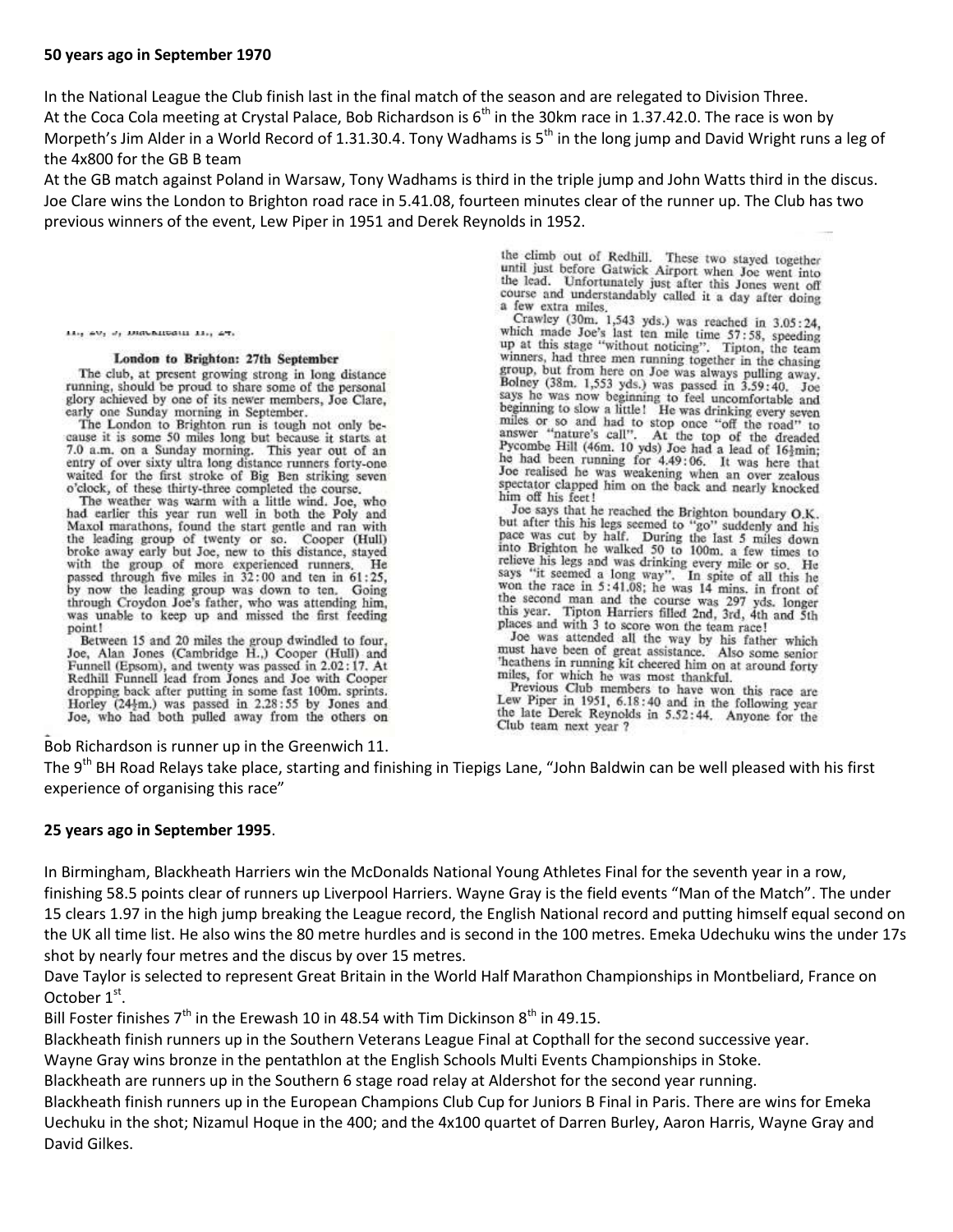Bromley Ladies win the Guardian Insurance Plate Final in Stoke. Individual wins come from Debbie Marti in the high jump and long jump; and Myrtle Augee in the shot.

Bill Foster takes over a minute off the Blackheath Marathon Club Record as he finishes  $11<sup>th</sup>$  in Berlin in 2.15.49

### **20 years ago in September 2000**

At the Olympic Games in Sydney, Sian Brice does not finish in the triathlon after being brought down in the cycling event. Her bike is considered unfit to ride and she has to withdraw.

Jonathan Barbour wins the 100 and 200 for Great Britain in an under 23 International against Spain in Getafe. Chris Moss wins the 800.

Barbour, Moss and Mensah Elliott also represent Great Britain in a match against France in Vittel. Barbour wins the 100 and 200; Moss is second in the 800 and Elliott runner up in the 110 hurdles.

Blackheath finish second in the McDonalds Young Athletes Auxiliary Final in Birmingham.

Jim Day wins 6 gold medals at the veterans County Championships in Ashford. He also wins three silvers. Other golds come from Chris Ellis and Gordon Hickey.

### **15 years ago in September 2005**

Blackheath & Bromley win the UKA National Young Athletes Final in Birmingham. They are 32 points clear of second placed Enfield & Haringey. In the two years that the competition has been a joint scoring girls and boys competition, the Club have not been beaten.



The womens team win the National Junior Athletics League final in Derby and will represent Great Britain in the European Champions Club Cup for Juniors in 2006. The 4x100 team of Serita Solomon, Clare Cooper, Montell Douglas and Amy Godsell run the fastest time ever by a Great Britain club team timing 46.67. Montell finishes the day with four golds as she also wins gold in the 100, 200 and 4x400.